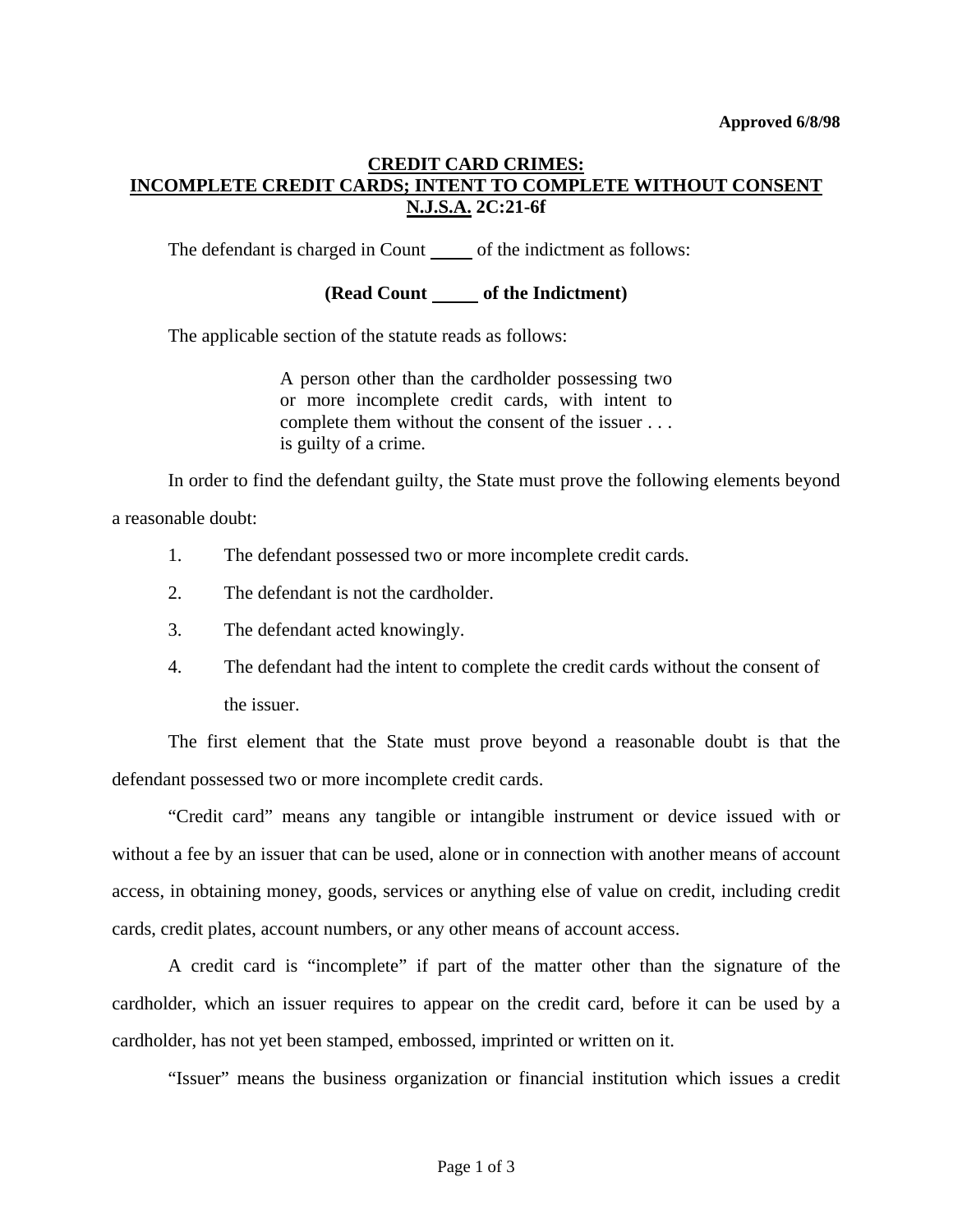#### **CREDIT CARD CRIMES: INCOMPLETE CREDIT CARDS; INTENT TO COMPLETE WITHOUT CONSENT N.J.S.A. 2C:21-6f**

card or its duly authorized agent.

 "Possession" signifies a knowing, intentional control of a designated thing, accompanied by a knowledge of its character.

### **[Charge: Model Jury charge on Possession]**

 The second element that the State must prove beyond a reasonable doubt is that the defendant is not the cardholder.

 "Cardholder" means the person or organization named on the face of a credit card to whom or for whose benefit the credit card is issued by an issuer.

 The third element that the State must prove beyond a reasonable doubt is that the defendant acted knowingly.

 A person acts "knowingly" with respect to a result of his/her conduct if he/she is aware that it is practically certain that his/her conduct will cause such a result. A person acts knowingly with respect to the nature of his/her conduct if he/she is aware that his/her conduct is of that nature. "Knowing," "with knowledge" or equivalent terms have the same meaning.

 Knowledge is a condition of the mind which cannot be seen and can only be determined by inferences from conduct, words or acts. It is not necessary for the State to produce a witness or witnesses who could testify that the defendant acted knowingly.

 The fourth element that the State must prove beyond a reasonable doubt is that the defendant had the intent to complete the credit cards without the consent of the issuer.

 A person acts "with intent" when he/she acts with purpose. A person acts purposely with respect to the nature of his/her conduct or a result thereof if it is his/her conscious objective to engage in conduct of that nature or to cause such a result. A person acts purposely with respect to attendant circumstances if he/she is aware of the existence of such circumstances or believes or hopes that they exist. One can be deemed to be acting purposely if he/she acts with design,